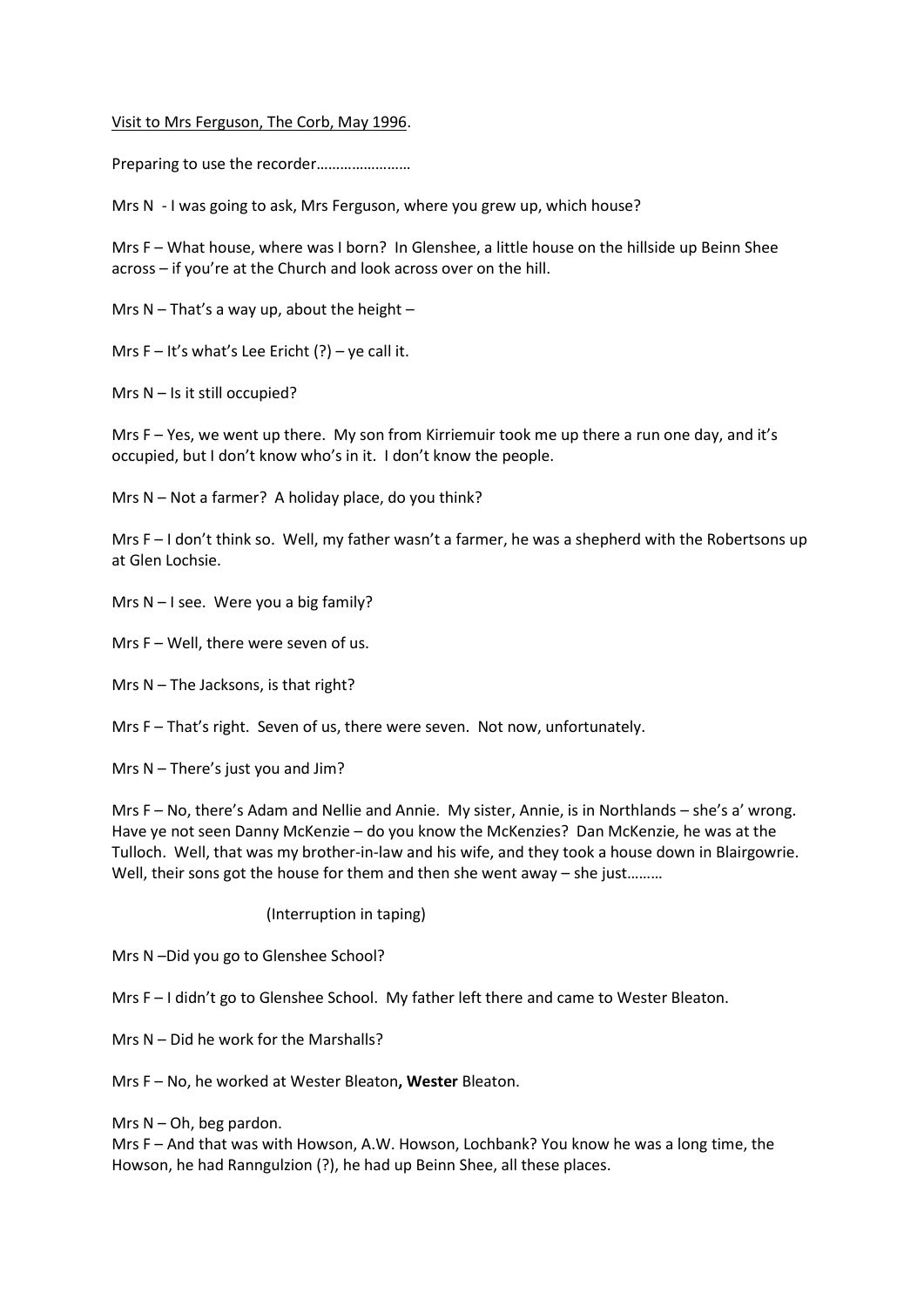Mrs N – May I interrupt here. What years are we talking about, what period? Is this 1940, or something or earlier, or when?

Mrs F – 1940? No, no I was born in 1912.

Mrs J – So we're talking pre-war?

Mrs F – Yes, well I remember, I can just remember the 1<sup>st</sup> World War finishing, because I think I was at Kirkmichael School, and I remember we were all sitting round and we got mugs – we got something, but I can't remember what it was.

Mrs J – Yes, I was wondering. I was wanting to place this. The people you are mentioning, what period was it?

Mrs N – You were at school during the…..

Mrs F – And then I went to Kirkmichael School, yes, we walked from Wester Bleaton.

- Mrs N You didn't!
- Mrs F Well, yes, everybody walked.
- Mrs J How far would it have been?
- Mrs F Well, it's two miles anyway, perhaps a little more.
- Mrs N I've forgotten where Wester Bleaton is.
- Mrs  $F It's$  up the hillside.
- Mrs  $N On$  the quarry road?
- Mrs F That's right.

Mrs J – Ashintully way?

Mrs F – That's right, opposite Ashintully, up the brae thonder. So that's where we went and we went to school there.

Mrs N – And it was before Miss Mcgregor's time, was it?

Mrs F – Oh yes. A Mr Anderson and a Miss Gould. There was just two teachers at that time.

Mrs N – And you enjoyed it there?

Mrs F – Yes, there were over 60 pupils, though, you know.

Mrs J – Was Mrs Walker there, I mean the present Mrs Walker there, was she a Petrie – Violet Walker?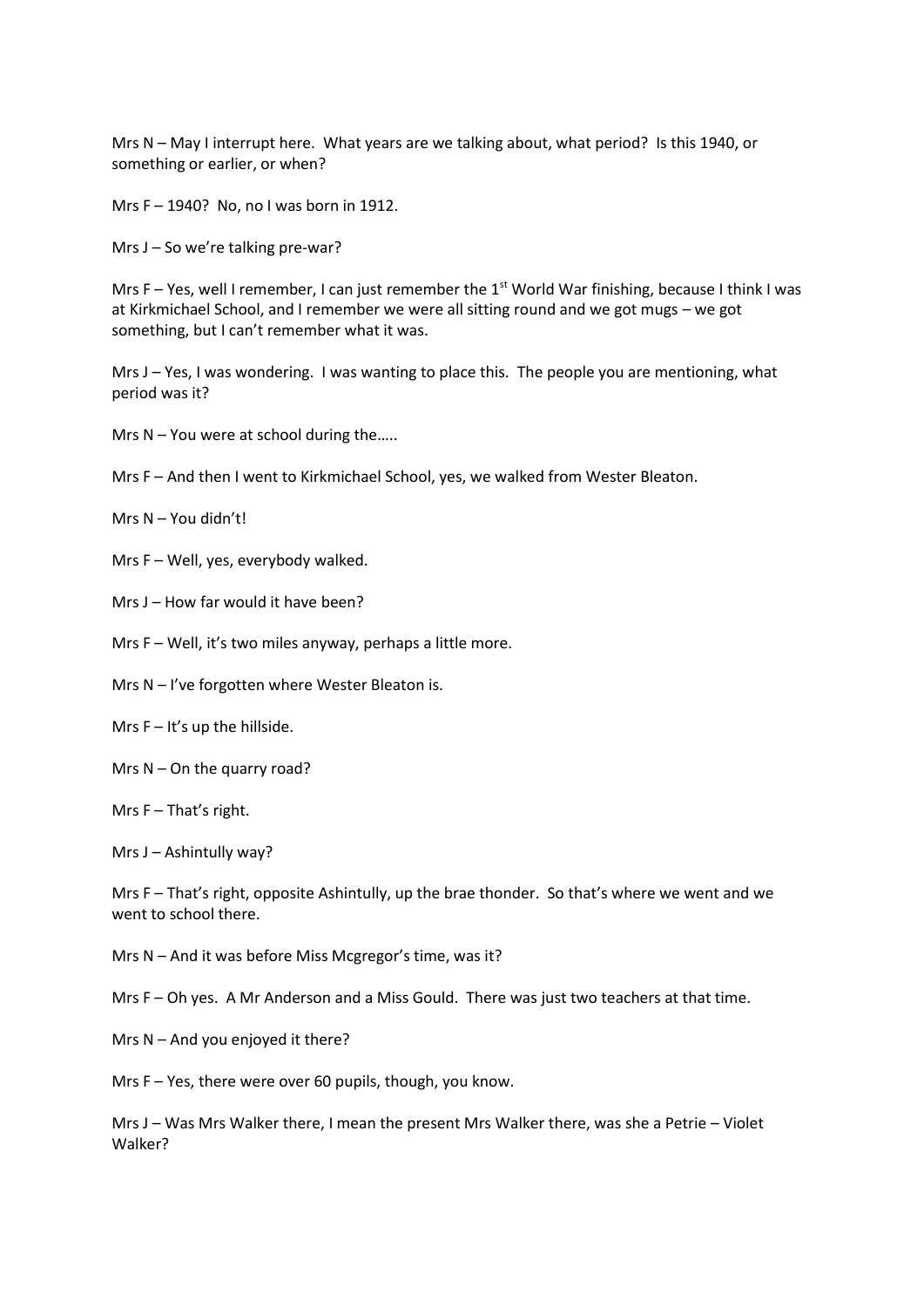Mrs F – Violet Petrie, yes.

Mrs J – She was at school about the same sort of period?

Mrs F – Yes, same time. You know that Violet Petrie is related to me? Yes, her mother and my father were full cousins.

Mrs J – When you mentioned Kirkmichael School, I know she was there about that sort of time.

Mrs F – Well, she's a bit younger than me. Yes, that's right, and the Crichtons, of course, had the Smiddy.

Mrs J – Not the present Crichton – his parents?

Mrs F – No, there was Bessie Crichton, ye mind thon? Do you not remember these? Peter Crichton was the Smiddy.

Mrs J – The Smiddy had gone by the time we came.

Mrs N – That's where the Blairs Live?

Mrs F – Yes, that's right, and the McMillans were in the shoppie. Do you remember them?

Mrs N – Yes, very well. Yes, Flora had a lending library. Do you remember?

Mrs F – No, I don't remember about that. There was Flora, and there was Lily – Lily piped.

Mrs  $N - Lily$  played the pipes, yes.

Mrs F – It's no awfy long since Flora died.

Mrs N – And they had a brother…..?

Mrs F – Oh, they had two or three brothers, I think

Mrs N – Who went to Rhodesia?

.

Mrs F – Yes, that was Ian. But he's dead as well, and that's the only one I knew. He as at school when I was at school.

Mrs N – He had a daughter who came back to the country and had a hairdressing business in Blairgowrie.

Mrs F – I've heard of that, that was right. But there were other ones, they were away from Kirkmichael by that time. I didn't know them, but there was a Jess, and she married Helen Reid's husband's brother, Sandy Reid's brother.

Mrs N – Yes, Balvarron Reids.

Mrs F – Yes, they went to Canada, I think. I don't know if they ever been back. I couldn't really tell you.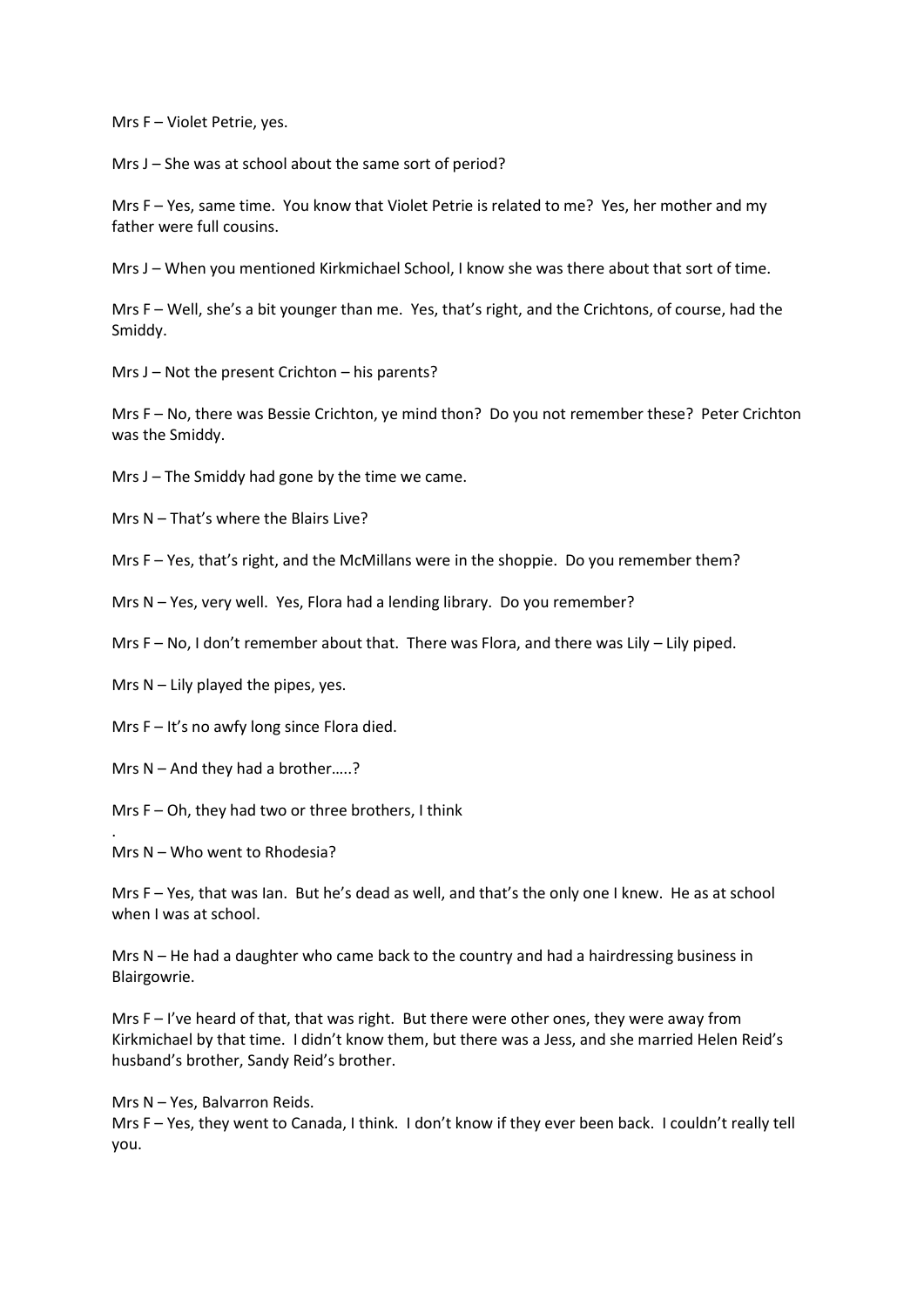Mrs J – Do people, if they come back, do you meet each other again?

Mrs F – Oh, I've never met her anyway.

Mrs J – Any others? Any that you used to know?

Mrs F – No, not really, no. No unless they were round about Kirkmichael. Ye see they're a' – there's a lot of them dead.

Mrs J – And they've moved away, a lot of them, of course.

Mrs F – Oh, yes, their families would move, the fathers and mothers, and then they would just move too, shepherds and that sort of thing, they'd just move on somewhere. But they never really kept in touch. And then from Wester Bleaton, we came to the Crichton (Crighton?).

Mrs N – Did you buy the Crichton?

Mrs F – No, we never bought it. Thorneycrofts had it. They had Dalrulzion, which is into a hotel now, and they came up there every year, ye see, for the shootin'.

Mrs N- Somebody wrote down that the Thorneycrofts were Lancashire mill owners, but I always thought that they were coal mine owners.

Mrs F – I think something like that, because there was one stayed at Plean. Well, That's Stirling way, isn't it? So probably you are right, I couldn't really tell you. So that was the Thorneycrofts, they just came up for the shooting, and Father was with them. Well, Father wasn't really with them, but T. was the laird, and he had to pay a rent, ye see, to them, and he farmed.

Mrs N – But your brother, James?

Mrs F – Ah, yes, that's different now, of course. Well, and then we came from there up to Blackhall, and that was how that wis in there then.

Mrs N – And how old were you then?

Mrs  $F - Oh$ , I wis quite  $- eh$ ?

Mrs N – Had you left school?

Mrs F – Oh, yes. I was working wi' the Marshalls, wi Mr and Mrs Marshall, aye, for quite a long time. I will say I was very friendly with Mrs Marshall, right up until she died. From here like, I mean going down and having tea with her at Rosemount.

Mrs N – And her husband, Jim Marshall? Everybody loved him, didn't they?

Mrs  $F - Oh$ , yes.

Mrs  $N - He$  gave the community the hall.

Mrs F – Yes, that was right. Supposed to be for their silver wedding in 1937. It wis, I think, their silver wedding, either before or after it, I'm not quite sure. The Mitchells at the Bleaton, Chrissie Mitchell, well, she's Chrissie McGregor, she used to phone up to me, and she used to know them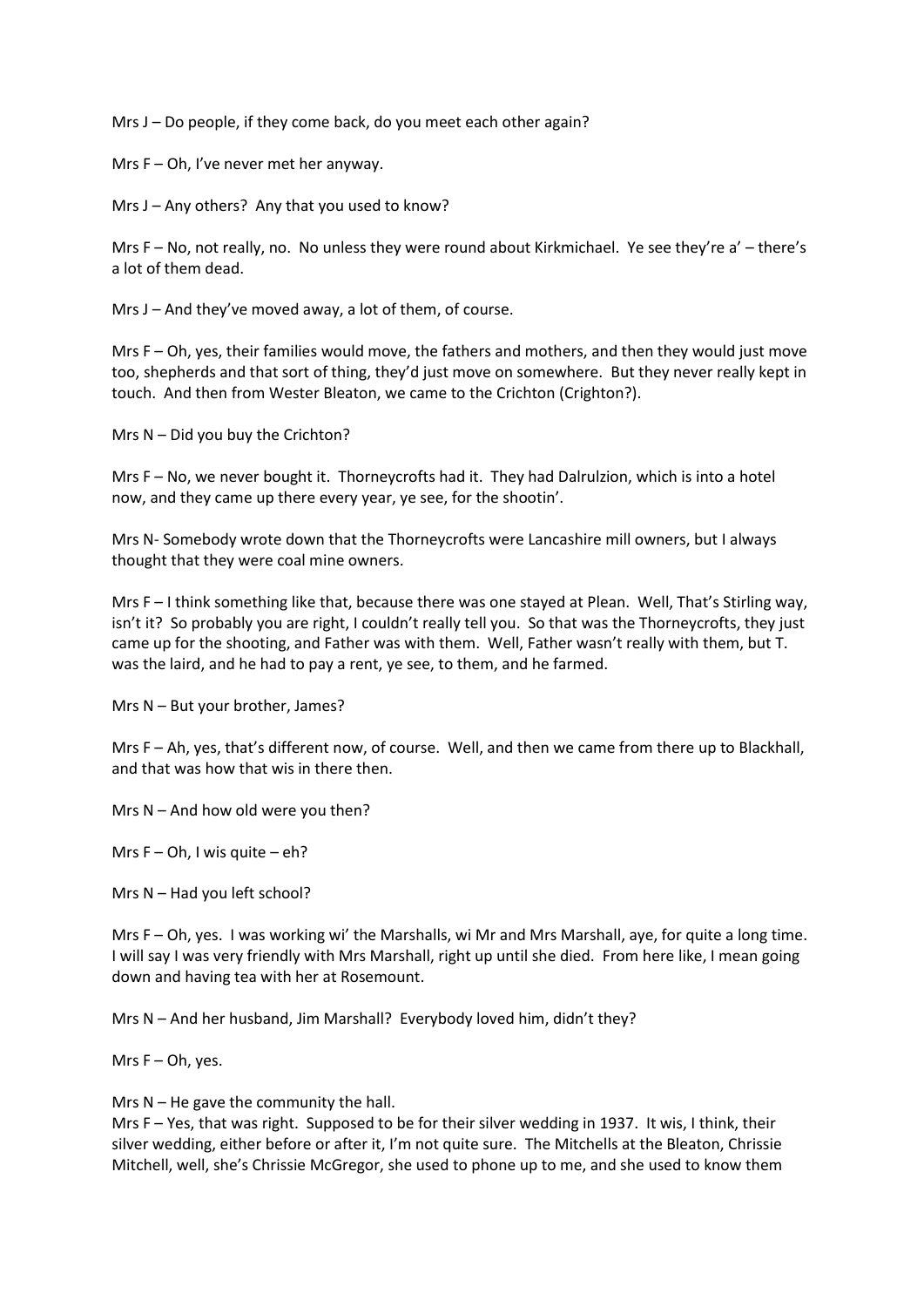better than I did, of course, because they stayed at the Bleaton, ye see. It was Marshall and Mitchell. Marshall was the laird, ye see, and Mr Mitchell was the farmer at the Bleaton.

Mrs N – Which Bleaton?

Mrs F – Easter Bleaton, not Wester. Oh, a long time they were there. Of course, they had a big family too, the Mitchells, and they're all scattered, a lot of them is dead, of course. There's only Jim, you know, Jim at Tullymurdoch. No, you don't know him at all? Well, that's the only son, and there's Kate, she's alive too, but that's all. I think there was six of them. Willie Mitchell had the……………………?

Mrs J – You mention people like the Marshalls and the Mitchells, and you say he was a farmer, or Mitchell farmed – were they tenants?

Mrs F – The Marshalls owned it. The Mitchells, he farmed it.

Mrs J – So would they be tenant farmers?

Mrs F – Yes, tenant farmers.

Mrs J – So there was what you call the "laird". Was he the boss man? And he would come and go?

Mrs F – Yes, but the Marshalls, Mr and Mrs Marshall, always stayed there at Bleaton Hallet. They had a lovely big house at Bleaton Hallet.

Mrs N – You would know the old house that is now in ruins?

Mrs F – Oh, yes. It was beautiful. The Queen Mother, when she was Duchess of York, she came up, of course, and saw the gardens. The gardens at that time, the rock gardens, were beautiful. Mr Pratt used to be at Bleaton Hallet, he was there over forty years. He came with them, or shortly after they came. So he was there all the time with them.

Mrs N – And the Blairs, that I know. Their grandfather was coachman.

Mrs F – Years ago, yes, that'd be right. I didna' know them when they had the coach, but they came down and stayed in the coachman's house.

Mrs J – Are we talking about the thirties now, or late twenties?

Mrs F – Oh, the coachman would be before that, I couldnae tell ye.

Mrs N – Maybe while you were still at school?

Mrs F – I remember, of course, the Constables, two ladies, they used to come over to Bleaton Hallet for tea.

Mrs N – That would be Cecil and Mary.

Mrs JH – The Constable sisters, are you talking about Canadian twin sisters?

Mrs  $N - Oh$ , no. A generation before that, my great aunts.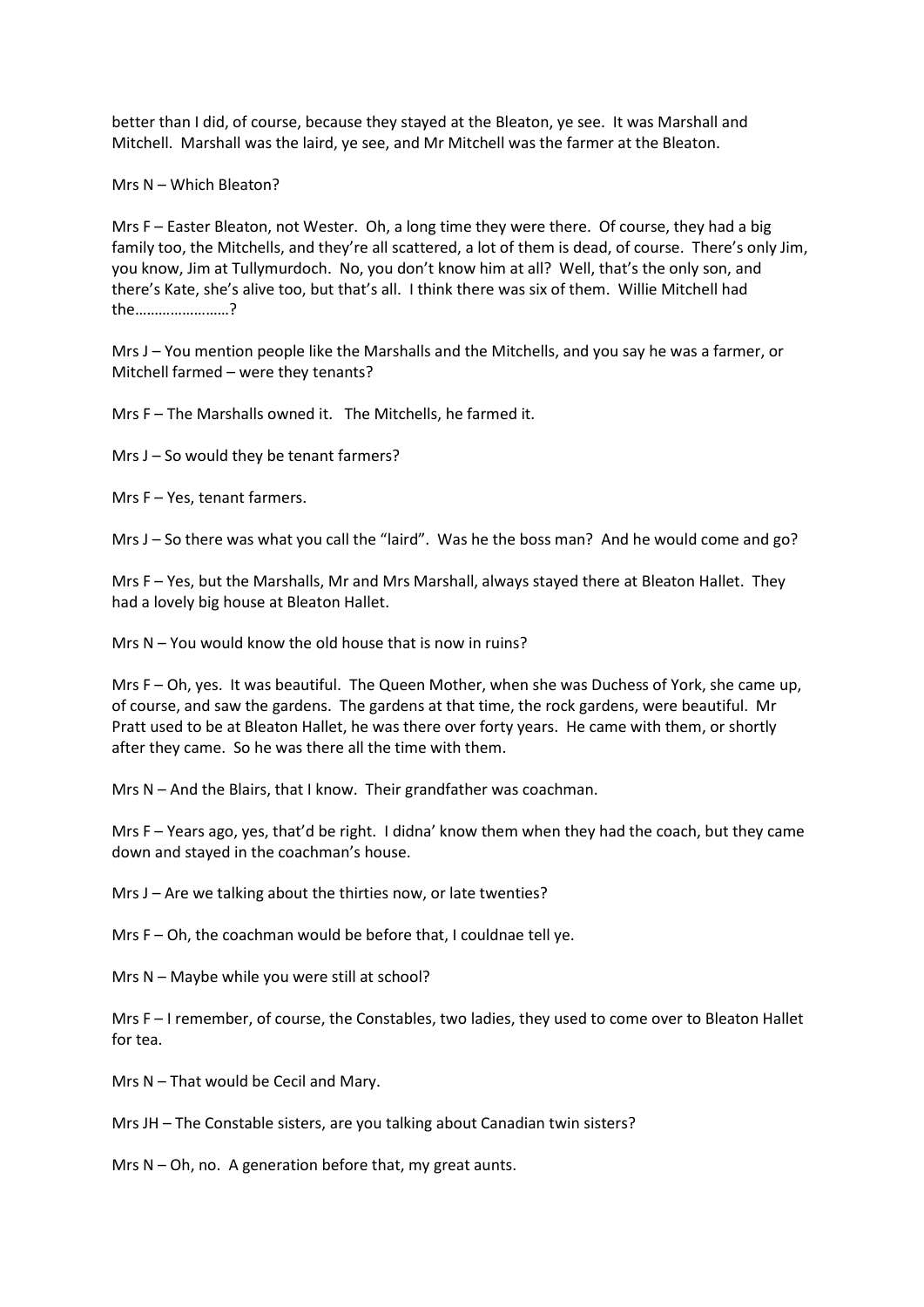## Interruption

Mrs N – And they all had beautiful cars, did they?

Mrs F – That I couldna' tell ye.

Mrs N - There wouldn't be many on the road.

Mrs F – And then the McGowans had Persie.

Mrs J – Were they there for many generations?

Mrs F – Oh, aye, a good long time. They didna' stay there all the year round, of course.

Mrs N – What was his business?

Mrs F – I don't know, because he used to hire McLauchlan's car when they came up to Bleaton Hallet for tea or dinner. The McLauchlans did a lot of work for the Marshalls. I mean driving, of course. She was a very punctual lady and Hugh, old Hugh, he was there on the dot. Of course, he would stop down at the lodge, and he would know exactly when to be there. We were very friendly with Marshalls for years.

Mrs N – They would have great respect for you.

Mrs F – Well, I suppose they did, in a way. They were very upset when I left there.

Mrs N – Did you leave to get married?

Mrs F – Oh, no. I left there and went down to Dr. Peter Shaw in the High Street.

Mrs N – Dr Shaw's father?

Mrs F – Yes.

Mrs N – Did he start that business?

Mrs F – Dr. Peter? I don't know. Ye see, there was a head one, a Dr. Charlie over in Montrose.

Mrs N – Anyway, it was in Blairgowrie that he opened a surgery.

Mrs F – That's right. I can't remember him opening a surgery – I mean, he would be there for years when I was born. My mother would have him up at Glenshee, old Peter.

Mrs N – He delivered me too. And then his son, Will, delivered my son.

Mrs F – Well, I was with Dr. Peter, and he took ill, oh yes, he was very ill, and they went down to – they bought a house in Rosemount, the Knowe they call it. And I went down with them, so I was there till he died. And then she had a sister, a Miss Currie, she used to come down a lot, of course, and stay. I must say, I had a very happy life.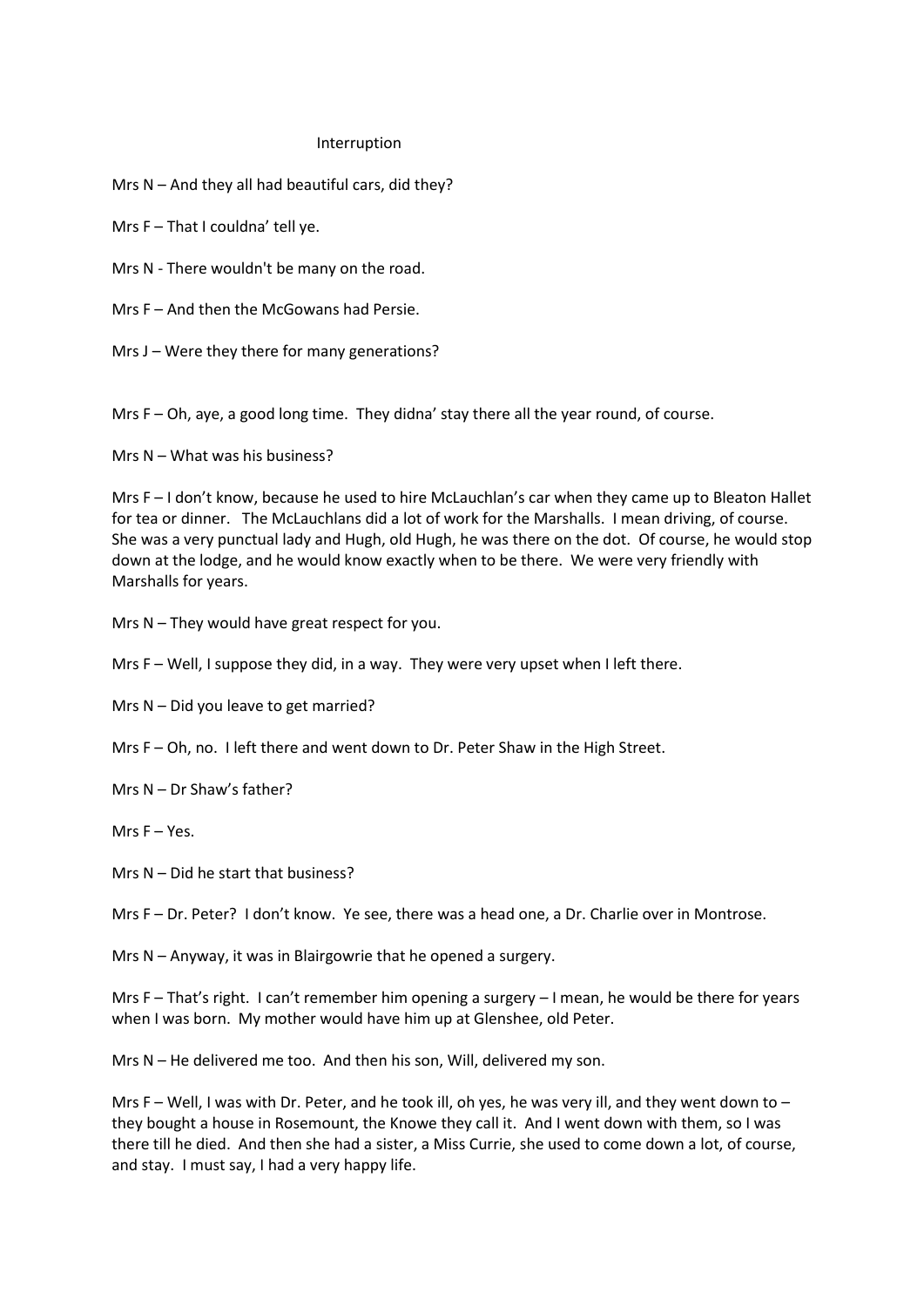Mrs  $J - A$  very busy one.

Mrs F – Well, I loved them, and they seemed to get on with me, and I got on with them. They were very good.

Mrs J – Do you think that sort of relationship, you know, you relied on them and they relied on you so much, both ways. That sort of thing isn't the same any more. You must have seen a lot of changes in that respect?

Mrs F – Well, there's nothing up here for anybody, is there? In a sense, the like of Rachel here. We all got a job because there were servants. And there was not the machinery on the farms. There was nothing like that, and there were a lot of men working at the Bleaton, Easter Bleaton, like with the Marshalls and the Mitchells. A lot of men, and my brother was there for quite a long time, as shepherd. And they also had Glenkilry, the Mitchells, and Peter, my brother, used to stay up there in the bothy.

Mrs J – So what became of the Mitchells? Did they have children?

Mrs F – Oh yes, they had a lot of children, they went over here to Tullymurdoch.

Mrs J – Who were the people who had Easter Bleaton, or was it Wester Bleaton?

Mrs F – That was Howson, what happened to them, I can't remember.

Mrs J – Did they sell out?

Mrs F – Yes, they sold out. He died. He never passed, though, when Mother and them was at Blackhall, and he never passed the door once without calling in to see them.

Mrs J – That was nice.

Mrs F – She was a Swan of Monifieth, his wife. He was a wee bit younger. They had only one daughter. My Annie, my sister, was a while with Mr and Mrs Marshall at Bleaton Hallet, and then, when I left school, I went. She left there, and I went to fill her shoes, and she went down to the Lochbank with the Howsons. She went there and cleaned and sort of brought up the wee girl till a certain time, till she went to school.

Mrs J – Did you finish school at Kirkmichael?

Mrs F – Yes. Oh no, I was a wee while at Blackwater when I came up.

Mrs J – But nobody went to Blairgowrie in those days?

Mrs F – No, no. They were all finished at school.

Mrs J – What sort of age did they finish, at 15 or 14? Mrs F – No, it would be 14.

Mrs J – So they stayed at this one school in the village until they were 14?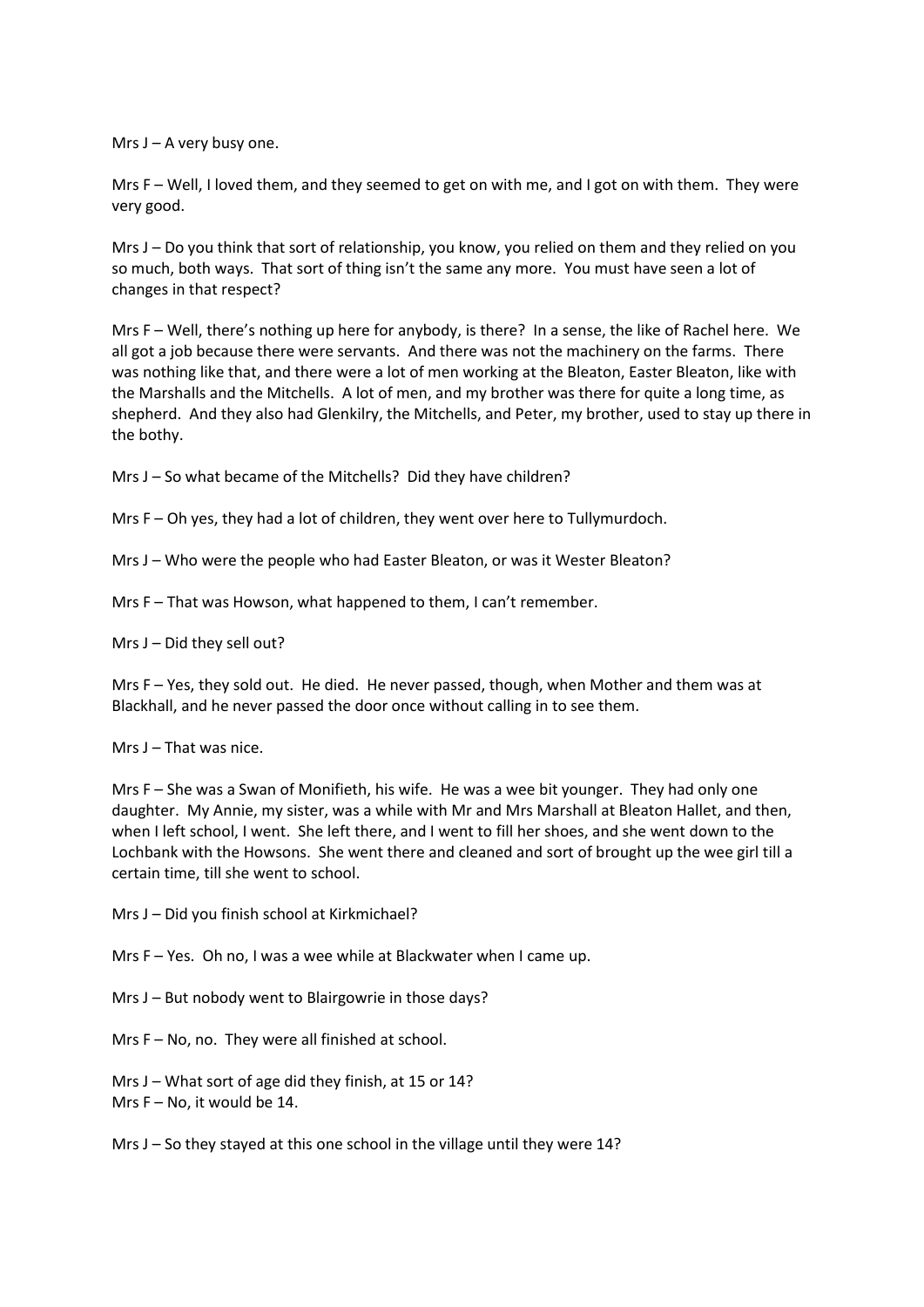Mrs F – That's right. Well, Ian McMillan was a big fellow, you know. You know they were all sort of young men, but they never went to Blair. Of course, they go to Blair now when they are 12.

Mrs J – And then they expect you to stay on until you're 18, then you can't get a job anyway. I know everyone should be educated to the fullest, but if you don't want to be educated, without that kind of schooling, there are other things to do without schooling.

Mrs  $F - Oh$  yes, that's quite true. It's an awfy job getting anything at all, isn't it?

Mrs N – Even practical things – labouring.

Mrs F – Well, we haven't had any experience of that. It's the younger ones coming up – my grandchildren – you feel sorry for them.

Mrs J – What are they interested in? What would they like to do?

Mrs F – Well, a lot of my grandchildren are really in jobs. Well, they are married. Chick, my eldest son, has three boys and a girl. Charles is in the RAF away down south, and he's married. He has two little girls, that's my great grandchildren. Then there's David, he's a policeman in Dunoon, and he has a girl and a boy who's not long born. Then there's Simon, for he's the youngest, and he's in Germany just now. He is in the Army, but he's a very clever chap. I think he would be like Mr Melville. Don't you remember Mr Melville at Corriefodly?

Mrs N – Yes.

Mrs F – Well, Margaret is Chick's wife. So I think he's a clever chap like his grandfather, but he's supposed to be staying out to see a bit of the world. He's supposed to be coming back and going to college, so I don't know what he's going to do.

Mrs J – So these are your great grandchildren?

Mrs F – They are my great grandchildren. And then there's Carol. That's the daughter. She's a postman just now at Carricklaw, and she has a wee girl. She's married, too. So there ye are. That's Charles, and then there is Jimmy, he's over in the Middleton of Kilry. He used to work from Coupar Angus for a firm there. They're on their own now. He's in partnership with the laird over there, can't remember his name. Jimmy's been over there at the Middleton of Kilry for over thirty years, and he's married with a family of two. He has a boy who is very clever, he's a doctor, not a medical doctor, no, but he's got some letters behind his name, and he's away down south managing a farm in connection with the college, that's Andrew you call him. And the daughter's married to Jim Forbes up at Blair Atholl.

Mrs J – Is he a well-known man?

Mrs F – Yes, I think he is, quite well-known.

Mrs N – What does he do?

Mrs F – He has a farm.

Mrs J – I've lost count now of how many great grandchildren you have.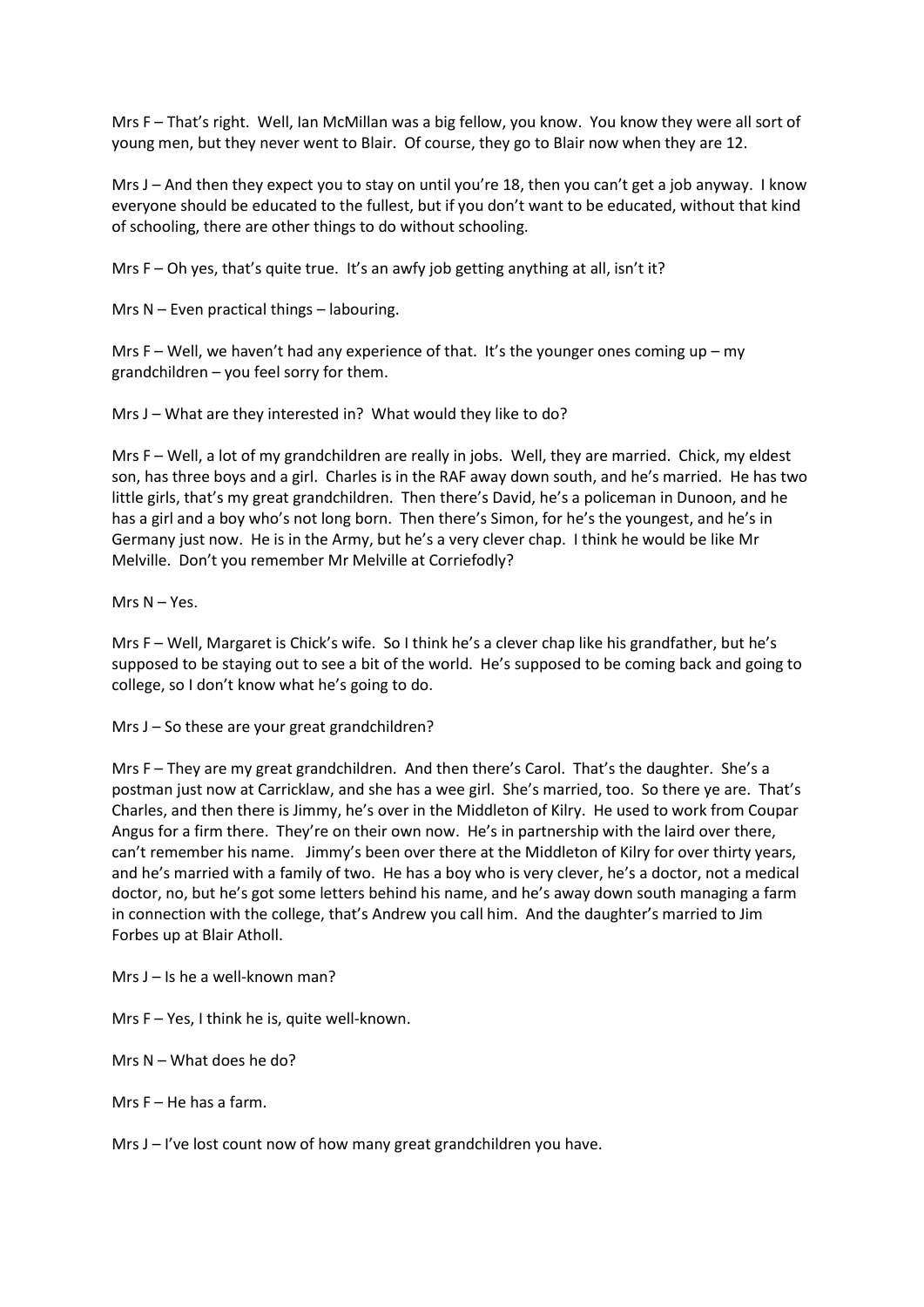Mrs F – Well, there's four, no, five on Chick's side. Then there's Muriel, that's Jimmy's, she has two girls.

Mrs J – That's seven.

Mrs F – Yes, and that's a' – the rest's my great grandchildren.

Mrs N – Can you go back a bit to your husband's side of the story?

Mrs F – Well, of course, they were up there at the Corb for generations. I don't know how long. I believe that Chick's grandfather went away out to the goldmines.

Mrs N – Australia?

Mrs F – No, it wasn't. Africa, I think. But he didn't make anything of it, because he didn't like farming, and he came back from there. And Chick's father…………..

Mrs N – Chick is your husband, is that right?

Mrs F – Aye, that's right, and his father was Simon, and he farmed the Corb, and he had brothers and half- brothers, I think, but he was the one that farmed the Corb. There was one of them in here, but he went all wrong.

Mrs N – Was this house always combined with the Corb?

Mrs F – No, no. In fact, the Corb wasn't bought by the Fergusons, either, until later in years. It belonged to the Ramsays, and then they must have sold it, and then it was the Foremans of Cloquhat that had it. Do you mind the Foremans?

Mrs N – Yes.

Mrs F – Well, they had it, and then Chick and his father bought it.

Mrs N – When they sold Cloquhat?

Mrs F – Well, he lost a lot of money, didn't he? And it was after Chick and his father bought it and it was after he died, Chick's father, that he bought this property from the Methvens of Kingseat.

Mrs N – Does it march with Kingseat?

Mrs F – Yes, just over the dyke. So that's a good few years we've had it now. But we don't have Blackhall, mind. That's been rented. We took that after Jim went out. (N.B. Jim Jackson, her brother. Blackhall belongs to the Munros)

Mrs N – So you've done well. It's very nice to have them all.

Mrs F – Yes, that's right.

Mrs N – They all run one into the other, don't they?

Mrs F – Yes, that's right. And, of course, it was handy for the bairns going to the school, ye see.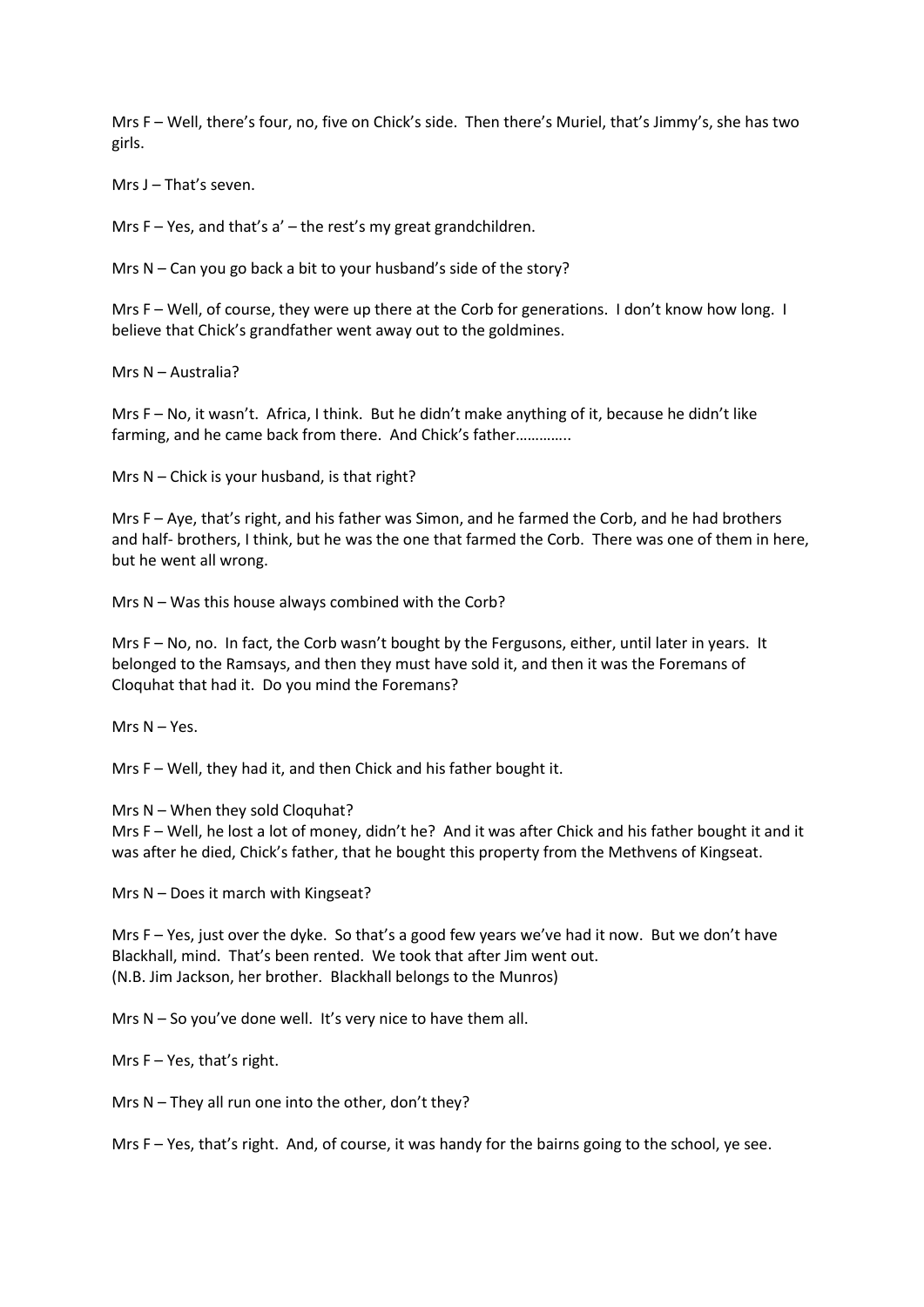Mrs N – What was it like on the Corb in the winter?

Mrs F – Oh, the first two or three winters we were married, it was dreadful, terrible.

Mrs N – You must have had to store up potatoes and flour, and all sorts of things.

Mrs F – Yes, always a bag of flour, and a bag of meal, and that sort of thing, but we always managed. There were no fridges, of course.

Mrs J – You just had ice houses, you didn't need them.

Mrs F – But you could always kill a sheep or something.

Mrs  $N - W$ as it paraffin lamps?

Mrs F – Yes, all paraffin lamps, lanterns for outside. I used to have them when they went out shawing neeps. I used to have two lanterns ready for when they passed by. Then they grew corn up there, but it wasn't much good because it was snow by the time it was put in. But oh, the grouse was in hundreds that Chick's father used to see. There's hardly any grouse now to be seen. They used to come to the stooks and eat the corn up, ye see, and Chick's father would go out in the mornings and shoot and shoot as many as what the tenant did. There was an awfy grouse.

Mrs N – That was an income, in a way.

Mrs F – That was right.

Mrs N – Letting out the shoots.

Mrs F – Oh yes, he did that. But I can't remember anything else. Nobody else went to the Corb. none of our family anyway, and it started to go then, and I thought it would be as well sold. But there's a piece of ground along with it because they keep horses.

Mrs N – Are they there all the year round?

Mrs F - Yes. They breed rabbits, I believe. I've never been back. And they're all in big sheds, specially rabbits. I don't know whether they sell them for human consumption, or pet food or what, I don't know.

Mrs J – I believe the French are very fond of rabbit. They have exported a lot of rabbits.

Mrs N - And the Chinese, if you want to export that far.

Mrs J – But I believe the French buy rabbits. I don't know whether they still do, but I heard that.

Mrs F – As far as when we were married, we just stayed up there, milked the cows, made butter and sold cream. We sold butter to the people in the shop in Blairgowrie, Farquharsons, where the glass (spectacles) people are, that was a grocer's shop. Farquharson's, ye called them. So he took the butter, and old Granny, Chick's mother, was a good, clever woman, making butter and cheese. She used to go down on her machine. You used to see her go down on her horse and machine, and sell it in Alyth, and that was going back a bit.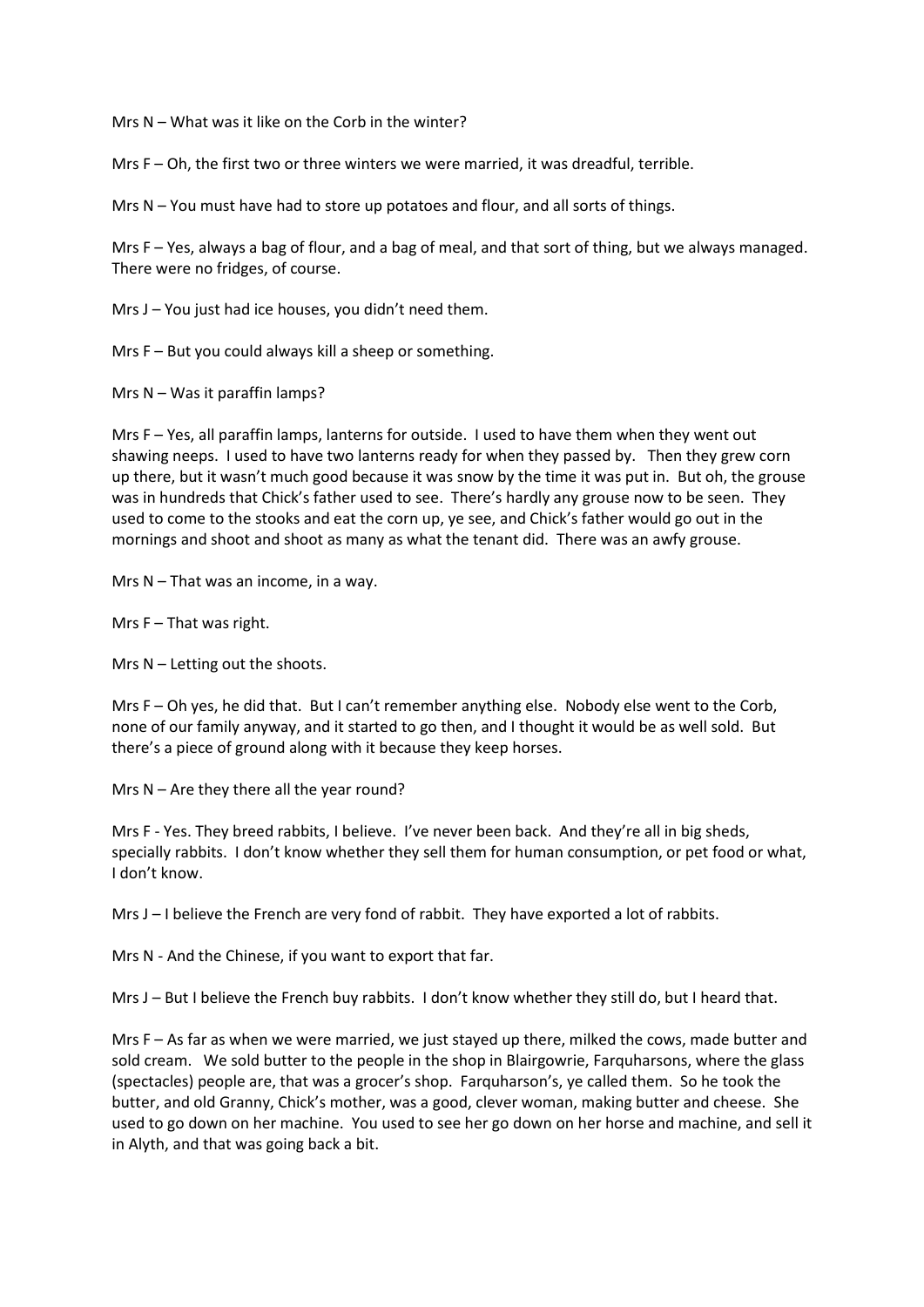Mrs N - What do you call a horse and machine?

Mrs  $F - A$  horse and gig. There was one here. It was all in bits when we came down here to stay because it wasn't bought. We didn't buy it at that time, and Chick's mother came down and said, 'You lads will have to come down to the Shieldrum and stay, because the laird wants it to be occupied by the tenant.'

Mrs  $N -$  And who was the laird?

Mrs F – Methven. So, of course, we had to come down, very reluctant, we had to come down and stay here, and that was why the Corb was empty at that time.

Mrs N - So it has been empty quite a long time?

Mrs F – No, we had a shepherd in it for quite a short while. And then Chick got married, and he went into it for a while, my eldest laddie, and then he was in the police for a while, but he didn't settle very well at anything.

Mrs N – He wanted to farm all along, did he?

Mrs F – Chick, my son?

Mrs N – No, I'm thinking of Denise's husband, that son.

Mrs F – Oh, yes. So, anyway, that was how that happened.

Mrs N – So what about the old characters that were living around here in your time? I'm thinking of Tommy Smith, the minister?

Mrs F – He was the laird, of course, and there was a man, Drummond, up there at Cloquhat, just now a son, a grandson it will be, I think. Now what else could you say.

Mrs N – Nothing to do with Henry Drummond of Bridge of Cally?

Mrs F – No, no, not the same Drummond, don't think so, or were they. I believe they were, you know. And his wife, of course, Ella Beaton, I honestly can't remember.

Mrs N – Tell me, did you go to church at Persie?

Mrs F – Yes, yes. I walked to church at Persie.

Mrs N - Did you?

Mrs F – Yes, my father was an elder at Persie Kirk.

Mrs N – So did you have to put up with Tommy Smith and his wife?

Mrs F – Yes, but they were a fine couple, Mr and Mrs Smith.

Mrs N – You know somebody told me, perhaps it was Jenny McLauchlan, that Mrs Smith taught the children to swim in the river. Did she?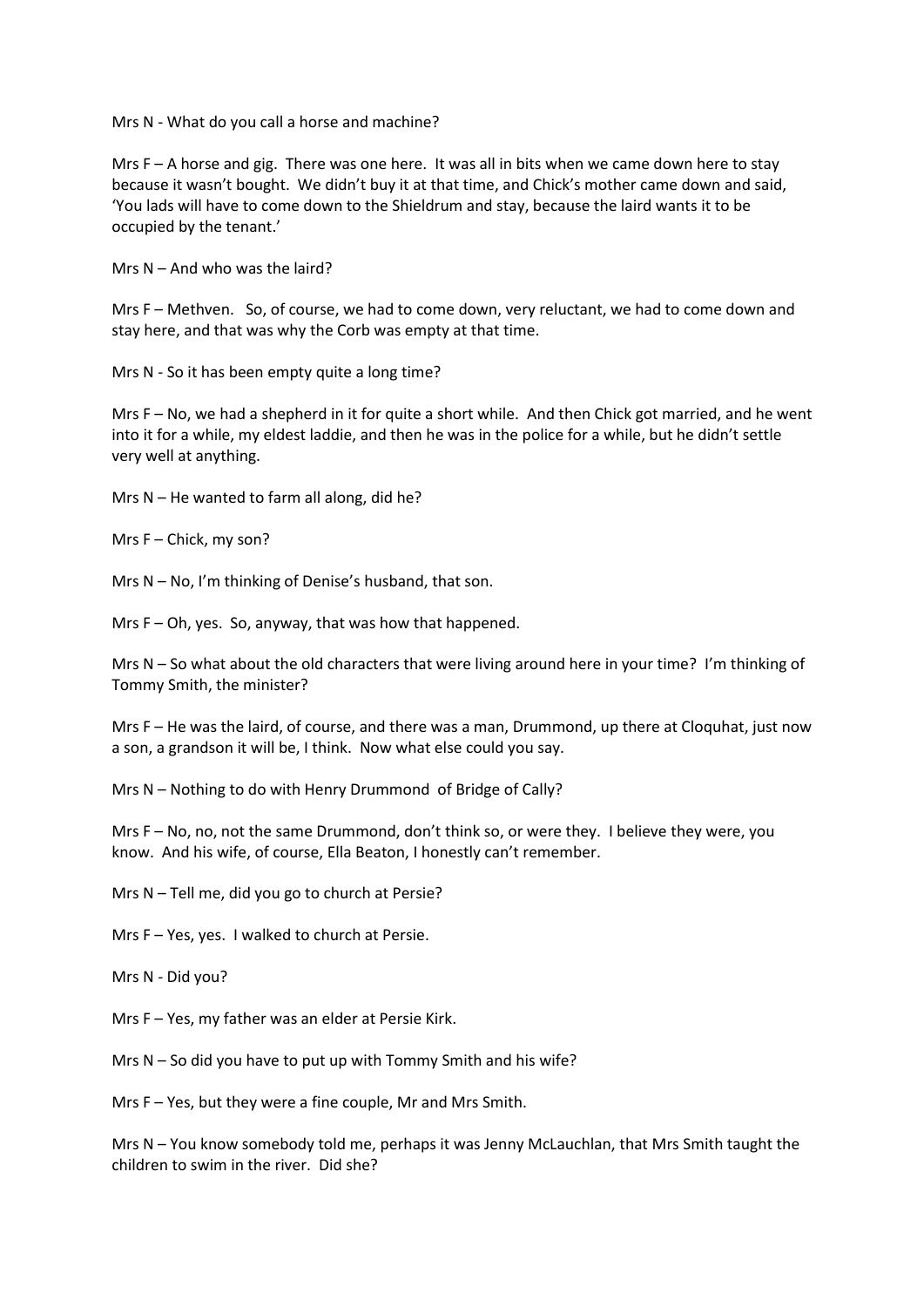Mrs F – No, I never knew that. We joined the church with them. Both of us went down to church, we cycled down and joined the church.

Mrs N – Auchinflower was an inn, is that right?

Mrs F – Aye, a bit further back. Yes, that's right. I had an auntie that used to work in there.

Mrs  $N - W$ ho kept it then, would you have heard?

Mrs F – Don't know, don't know.

Mrs J – Auchinflower, I thought it was a manse.

Mrs F – Then, of course, there's people who have built a house down there, you see, the side of the old church.

Mrs N – Yes, did you ever know the Thorns at Woodhill? They had a daughter, Sylvia. She is married, and they bought the church and are converting it into a house.

Mrs J – Do you know the Smarts in Persie Manse?

Mrs F – They're friends of Mrs Dutton. I go to church with Mrs Dutton every second Sunday at Netherton.

Mrs N – Did you know the Constables at Soilzarie?

Mrs F – Yes, Marjory Constable.

Mrs N – Oh, did you, good. She was a great rider, wasn't she? And she took part in the Mount Blair Show.

Mrs F – It was always Mount Blair, of course. That's where all these cups came from.

Mrs N – Oh, really?

Mrs F - Lovely cups, aren't they. There was maybe one or two from Kirkmichael, but it was always Mount Blair, you see. Oh, yes, in fact I worked with a girl at Bleaton Hallet and she was Martha Ferguson, no relation to us, you ken. She was very friendly with Marjory.

Mrs N – Another horsey person?

Mrs F – No' really. I don't know why they got friends, because they were very friendly. Then, of course, there were the Petries at the meeting.

Mrs N – Oh yes, can you explain the relationship? The Petries lived where?

Mrs F – At the Mains of Dulrulzion. A lot of them, a lot of young men.

Mrs  $N$  – Were they a big family of boys?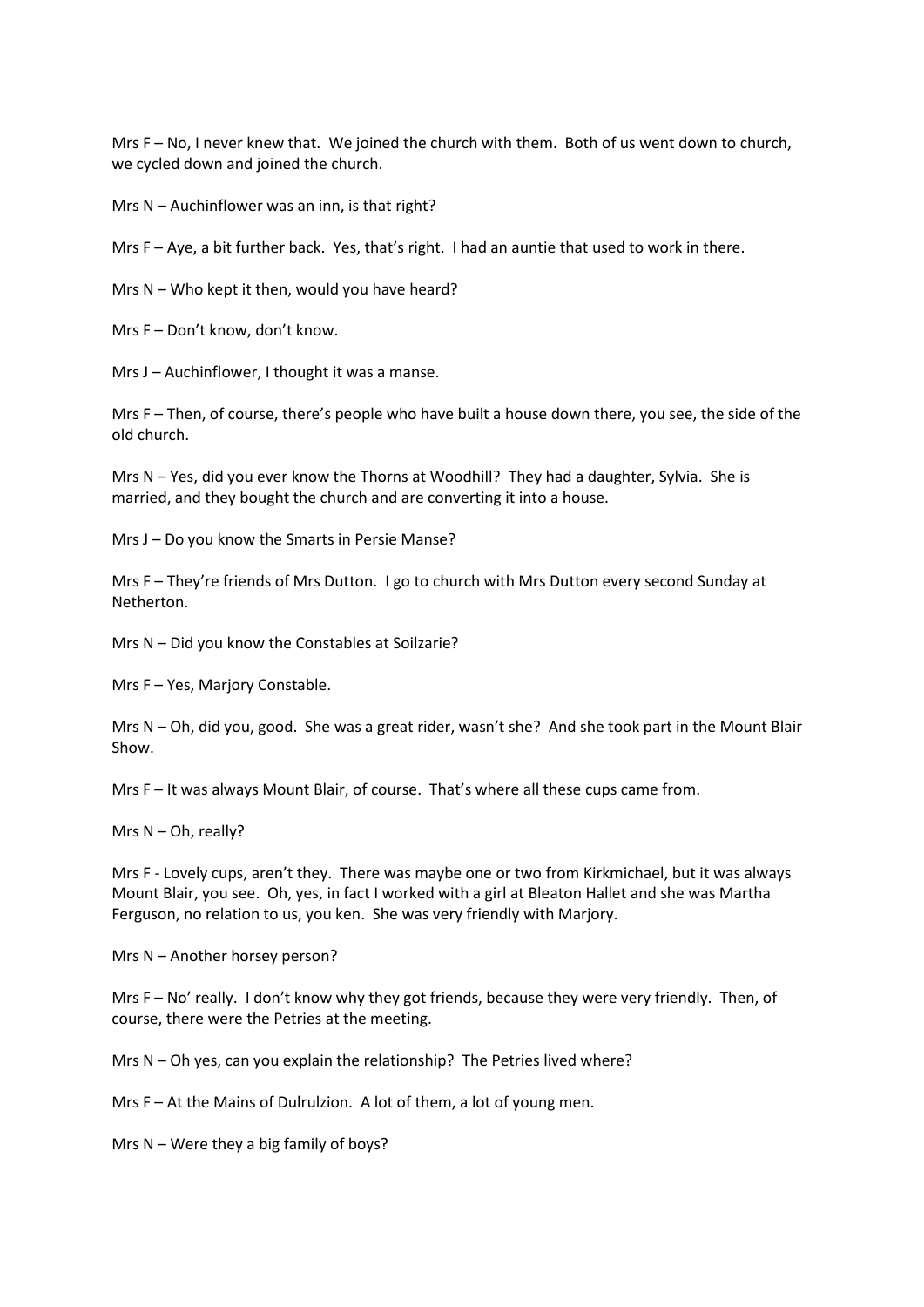Mrs F – Oh, there was Heck Petrie. He married a girl, Low, you called her, and she came from Strathardle side, or further up, I believe, and they had one son, and he had that garage out the Perth road, the Rosemount Road. It's turned into something else now. The D.I.Y. place.

Mrs N – Petrie. Then there was big Jock Petrie. He was Marjory's friend.

Mrs F – Then there was Geordy Petrie.

Mrs N – Was he killed in the war?

Mrs F – No, he was sitting up there in his car, speaking to the Middleton, ye ken. Will Cameron at the Middleton – my memory isn't as good as it used to be - and anyway, he was sitting there speaking to him, and he just dropped away. His heart had given in.

Mrs N – Was he an old man?

Mrs F – Well, not terribly old, he was up in years, certainly.

Mrs N – That was very nice for him.

Mrs F – So he just got into the car, and took him up to..............

Mrs N – Did he live there all the time, where did he work?

Mrs F – I supposed he just worked for his father. He just worked at the Mains. Then there was Burk. Burk they called him, but James was his right name. So that was quite a lot of them. They were all young men, a great gathering place, the Mains. Always a lot of people there. Of course, there was Mrs McPherson, she was a Petrie as well, but I think her mother had had her before she was married, you see. She was the eldest, and she would be there, and she married the lad, McPherson, and then latterly – I don't remember her husband – but she had a son, Jamie McPherson. He used to work with us at the Corb, an awful nice chappie, dead now. Anyway, she married Bob Stewart afterwards – ye ken Sandy Stewart, the postie?

Mrs N – Yes, a brother of his?

Mrs F – No, his father. His father was Bob Stewart, and that was when she married Bob Stewart, you see. And then there's the twins. There's Elma and Winnie – Elma Cochrane and Winnie Gow – you see, they were twins. And there was another one, I think, Jean, did she not go abroad? She died, anyway.

Mrs N- All married within the Glen?

Mrs F – Yes, all married within the Gens. Then of course, there is the Post Office where Mrs ……., Blacklunans Post Office, it was.

Mrs N – There was an aunt of the Flemings had the Post Office.

Mrs F – Well, it was a Mrs Fenton, and there was Jock Cameron. That was Sarah Ann Cameron that this auntie brought them up, because at the Western, their father had the Western. I think their mother died when she had the twins as well, and this auntie, who will be sister of the father, Jock Cameron, she brought up the two girls at the Post Office. She had the Post Office at Blacklunans.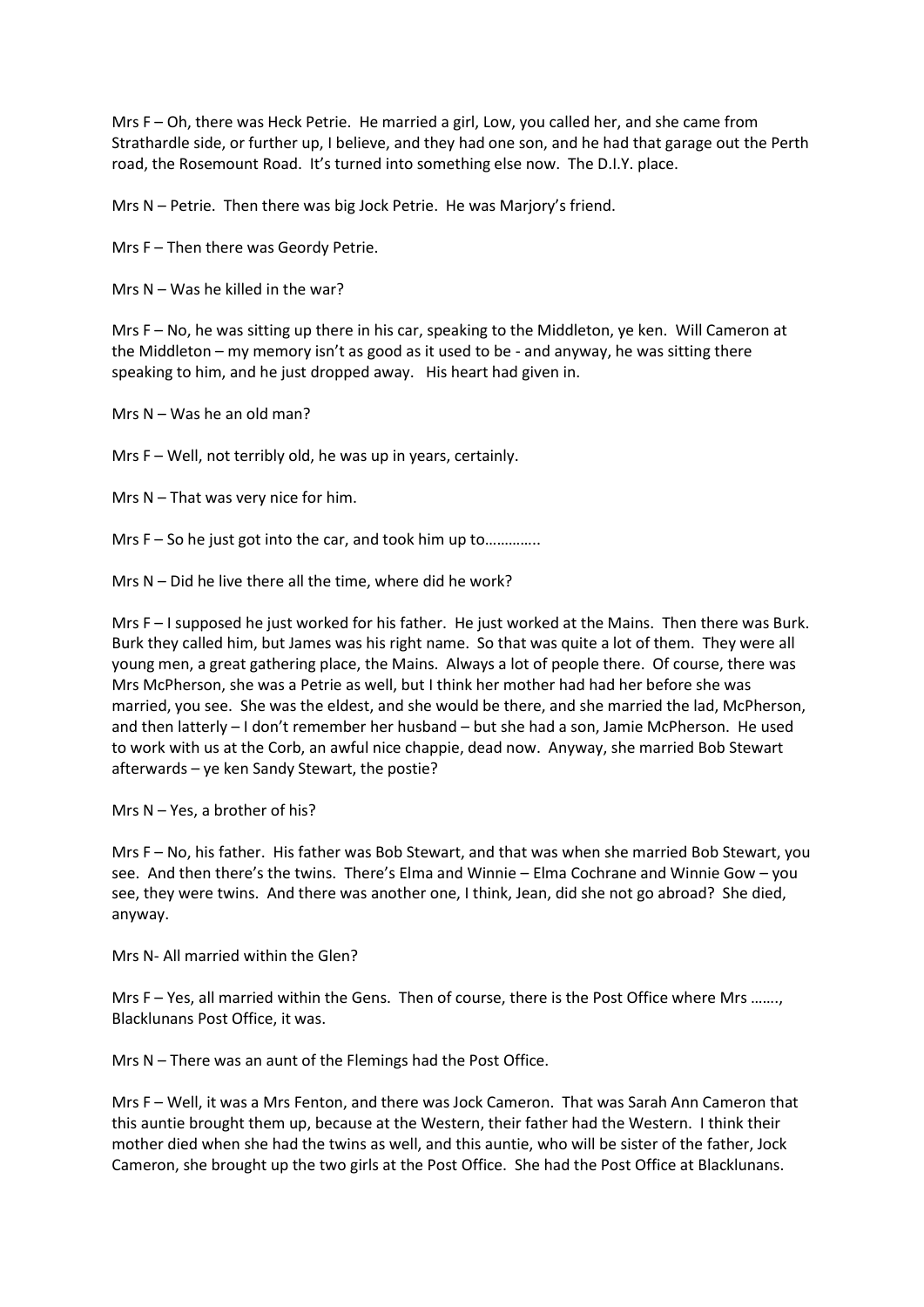And then it was closed down after that. Well, Sarah got married to Adam Munro, do you not ken Adam Munro either, no? He looks after the Boreland up there at ………………

Mrs N – Not the Kirkmichael Boreland?

Mrs F – No, the other one. Right up by the, well, it's no' a post office, it's no' a hotel now, but Drumore. Right up that road. It's this side before Drumore. When you go up you turn off on the left. He stays there and looks after the place. Who has it? He also has Whitehouse. If Simon was here, he would tell ye.

Mrs N – The Howmans?

Mrs F – Aye, it's Howman. The Howmans first let the big house, Whitehouse, to somebody there, because Winnie Gow said that she goes up there and looks after them when they have dinner parties and so forth. Is he not a doctor?

Mrs N – They have a cottage as well, I think.

Mrs F – Well, that will be it, that will be the Boreland. They did it up, ye see, it's quite a nice place, I believe, now. But this Adam Munro looks after it for them because he never goes near the Post Office now, and it's all gone down. It's a shame, but the Post Office belongs to Mrs Shaw.

Mrs N- Does it?

Mrs F – Uh ha. And the Shaws had Leyhilloch as well, but they bought it just a few years ago, Fergie and Sheila. That belonged to the Shaws, and so did the Milton, all that sort of thing, ye see, at that time.

Mrs N – All along Mount Blair, really?

Mrs F – Yes, that's right, aye. I used to work wi' that Mrs Shaw, of course. I went up there a while at the time of the shooting tenants, when they were shooting up there.

Mrs N – Poor old dear, on her own now.

Mrs  $F - Aye$ , she's ninety.

Mrs  $N - W$ ho was it worked for her, that died recently? She was very upset about it.

Mrs F – Yes, that's right, it was Mrs Tulloch. She bide in the little cottage at the top. She had an awful job getting anybody though, suitable.

Mrs J - Well, one of the Stewart sisters helped at one time, didn't she?

Mrs F – Aye, Elma. She just stays up, of course, Dutberry Farm.

Mrs J – Yes, not very far away. I know that from the other connection through the original, because Winnie Gow used to go and sit with Will Stewart down here at the Lodge.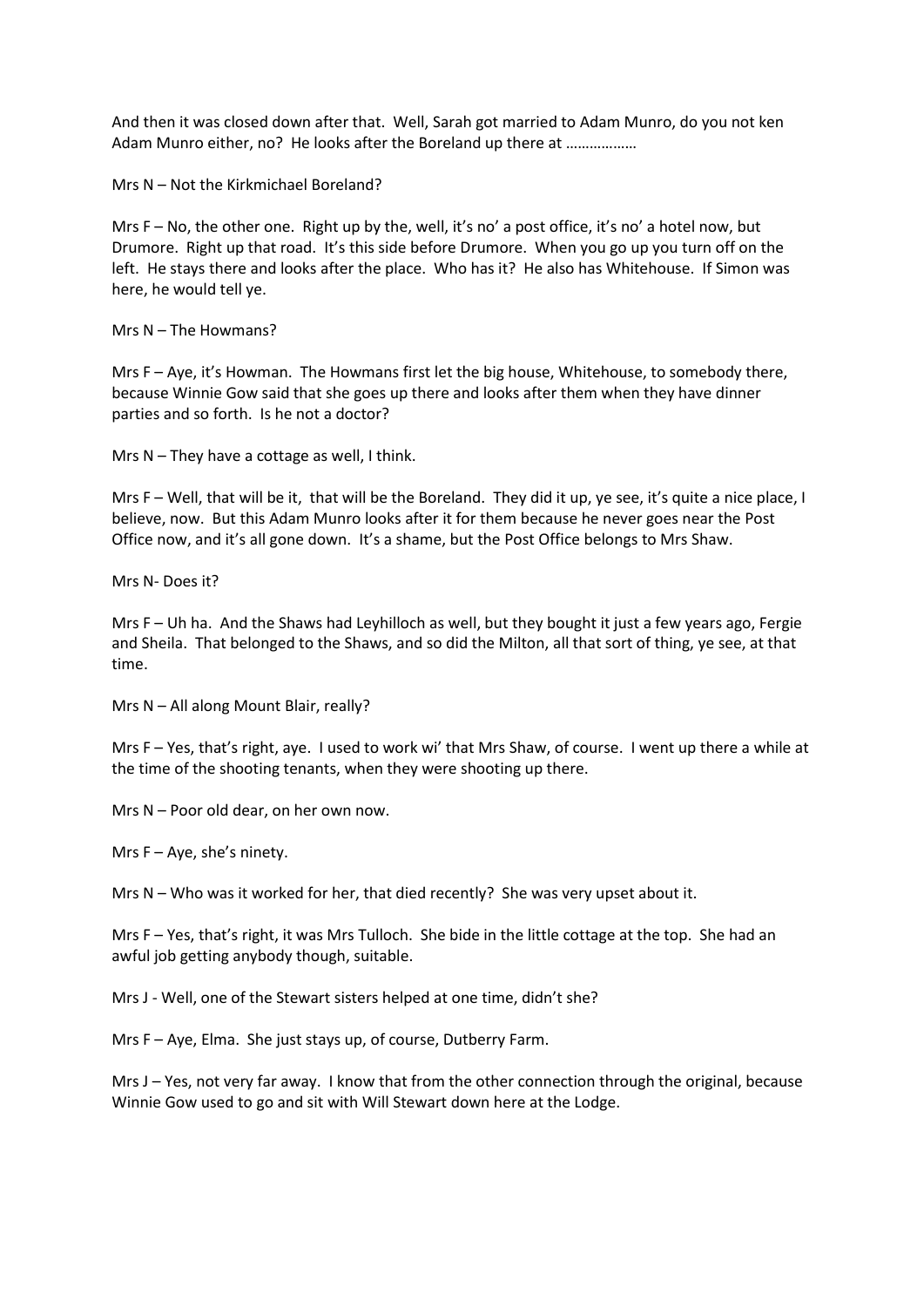Mrs F – Aye, she used to go around, and Mrs Brabbit too. One time, she used to go across to Violet Petrie, too. Violet Walker. I might let you see this, too, since we're talking about (tape interruption) and there's no such left at Drumfork to see where he was.

Mrs  $J - W$ ho is this?

Mrs F – This was Chick's grandfather. So there's some of the books. It was Willie Stewart, ye know, old Will Stewart that'd be at the Hallet, so he was great, and he was speaking about it, of course. One day, I said, oh well, I'll send them down for ye. But there's nothing really for ye to see, but I just thought ye'd like to see.

Mrs N – That's very good of you to bring it out. This is – that's not a schoolmaster's book, is it?

Mrs F – Well, I think it must be, I'm not quite sure. An exercise book, um. Chick not being here, I can't, I don't know what date or anything. Is there a date?

Mrs J – Here's 1849, 1840 in this one, written by Simon Ferguson.

Mrs  $F - 1842$  here, ye see, so.....

Mrs J – This is a book, keeping set, etc. These are things that, what are you going to do with all these things? Are you going to hand them on to the family? Or will they be too much?

Mrs F – Well, there's quite a lot. There is a place, up there, full of books. And they must have been very religious people, long ago in the Ferguson family for I can assure you there's a lot of lovely bibles there, and there's a bible with a' the names – whit d'ye call it?

Mrs  $J - A$  family bible.

Mrs N – Oh, but your eldest son would want that.

Mrs F – Well, he's the eldest son, oh, I don't know.

Mrs J – Well, you mustn't destroy them. That's the only thing. They ought to be kept.

Mrs F – Yes.

Mrs J – And I'm not sure, even the local library in Blairgowrie, or something like that, unless….and school records and things.

Mrs N – Lovely writing too, isn't it?

Mrs F – Isn't it beautiful. So they're very old, and there's quite a lot of really rare books up there.

Mrs  $J - Yes$ , they are.

Mrs N – These school teachers did have wonderful script. I've got some letters to my great great uncle from the Bridge of Cally schoolmaster. And that's very fine writing too.

Mrs F – Well, ye see, when Chick's father went to the school, it was the Blackwater School. They had a great big stove, and they all had to take a peat every day – to keep the thing going, ye see. He was